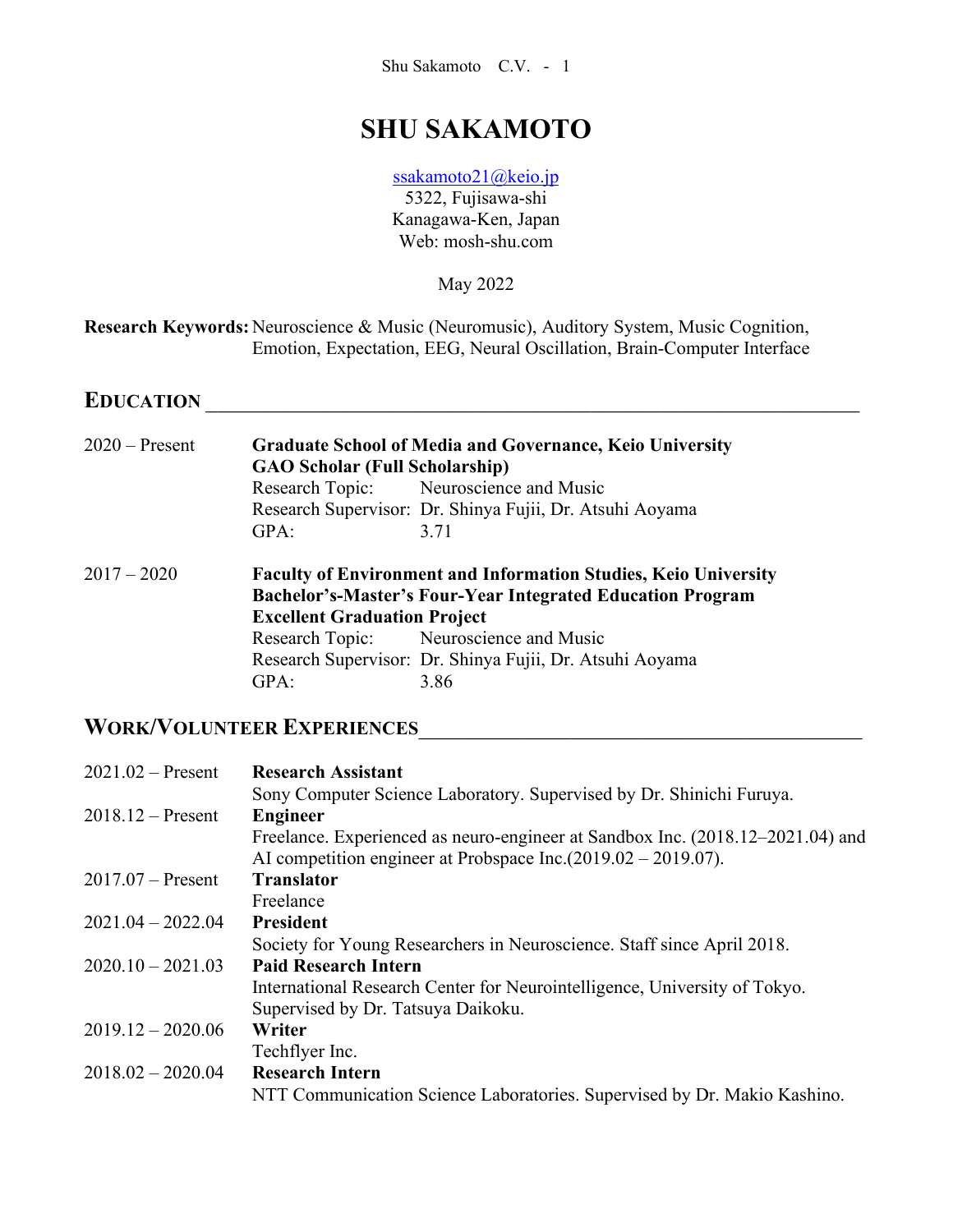### **AWARDS** \_\_\_\_\_\_\_\_\_\_\_\_\_\_\_\_\_\_\_\_\_\_\_\_\_\_\_\_\_\_\_\_\_\_\_\_\_\_\_\_\_\_\_\_\_\_\_\_\_\_\_\_\_\_\_\_\_\_\_

| 2021 | <b>SFC STUDENT AWARD</b>                                                            |
|------|-------------------------------------------------------------------------------------|
|      | Keio University [Outstanding extracurricular activity, top 0.08% of all students in |
|      | 5 faculties at Keio SFC]                                                            |
| 2020 | <b>Gold Prize</b>                                                                   |
|      | Online Conference, Keio SFC Academic Society                                        |
| 2020 | <b>Excellent Graduation Project</b>                                                 |
|      | Faculty of Environment and Information Studies, Keio University [top 13%]           |
| 2020 | Given "Likes" (9th place)                                                           |
|      | The 43rd Annual Meeting of the Japan Neuroscience Society                           |
| 2019 | <b>Student Paper Award (3rd Prize)</b>                                              |
|      | 2019 IEEE 1st Global Conference on Life Sciences and Technologies                   |
| 2018 | Abe Research Award for Young Researchers (Nominated)                                |
|      | The 57th Annual Conference of Japanese Society for Medical and Biological           |
|      | Engineering                                                                         |
|      |                                                                                     |

#### PUBLICATIONS

**Bold indicates me,** underscore indicates corresponding author

- Cheung, V.K.M., **Sakamoto, S.** (accepted) Separating Uncertainty from Surprise in Auditory Processing with Neurocomputational Models: Implications for Music Perception. *The Journal of Neuroscience*
- **Sakamoto, S.,** Aoyama, A. "Neural Oscillations and Networks in Processes Specific to Auditory Imagery". *Under Review*. PsyArXiv: https://psyarxiv.com/ny2zv
- **Sakamoto, S.,** Kobayashi, A., Matsushita, K., Shimizu, R., & Aoyama, A. (2019) "Decoding Relative Pitch Imagery Using Functional Connectivity: An Electroencephalographic Study", in *Proceedings of 2019 IEEE 1st Global Conference on Life Sciences and Technologies (LifeTech)*, vol. 1, pp. 48-49.
- Kawabata, M., Koyama, Y., **Sakamoto, S.,** Sato, M., Sato, Y., Takagi, S., Nagano, M., Misu, T., Yagi, S., & Yamashita, A. (2019). *2019 nenndo jigenn kenkyuukai jisshi houkoku noukagaku wakate no kai dai 11 kai gasshuku "Wakate Kenkyuusha Ni Muketa Recucha & Wa-kushoppu Gasshuku ~Shinkei Katsudou Ga Kinou Wo Umu Mekanizumu No Tankyuu, Rironn No Jissenn to Ouyou~"* [Report on the 2019 Symposium, The 11th Symposium by Society for Young researchers on Neuroscience "Lecture & Workshop Symposium for Young Researchers: Exploring Functionrelated Neural Mechanisms and Practice and Application of its Theory]. *The Brain & Neural Networks*., vol. 26 (3), pp. 105-109.
- Kobayashi, K., **Sakamoto, S.,** Sato, M., Sato, Y., Sugimoto, S., Nakata, T., Noyama, T., & Yamashita, A. (2021). *2021 nenndo jigenn kenkyuukai jisshi houkoku noukagaku wakate no kai dai 13 kai gasshuku "Wakate Kenkyuusha Ni Muketa Recucha & Wa-kushoppu Gasshuku ~Seitai Jouhou No Hikari Keisoku, Sousa Fijutu To Jinkou Chinou Ni Your Shinkei Mekanizumu No Rikai Oyobi Jissen~"* [Report on the 2021 Symposium, The 13th Symposium by Society for Young researchers on Neuroscience "Lecture & Workshop Symposium for Young Researchers: Understanding and Implementing the Neural Mechanisms by Optical Imaging and Artificial Intelligence]. *The Brain & Neural Networks*., vol. 28 (2), pp. 103-108.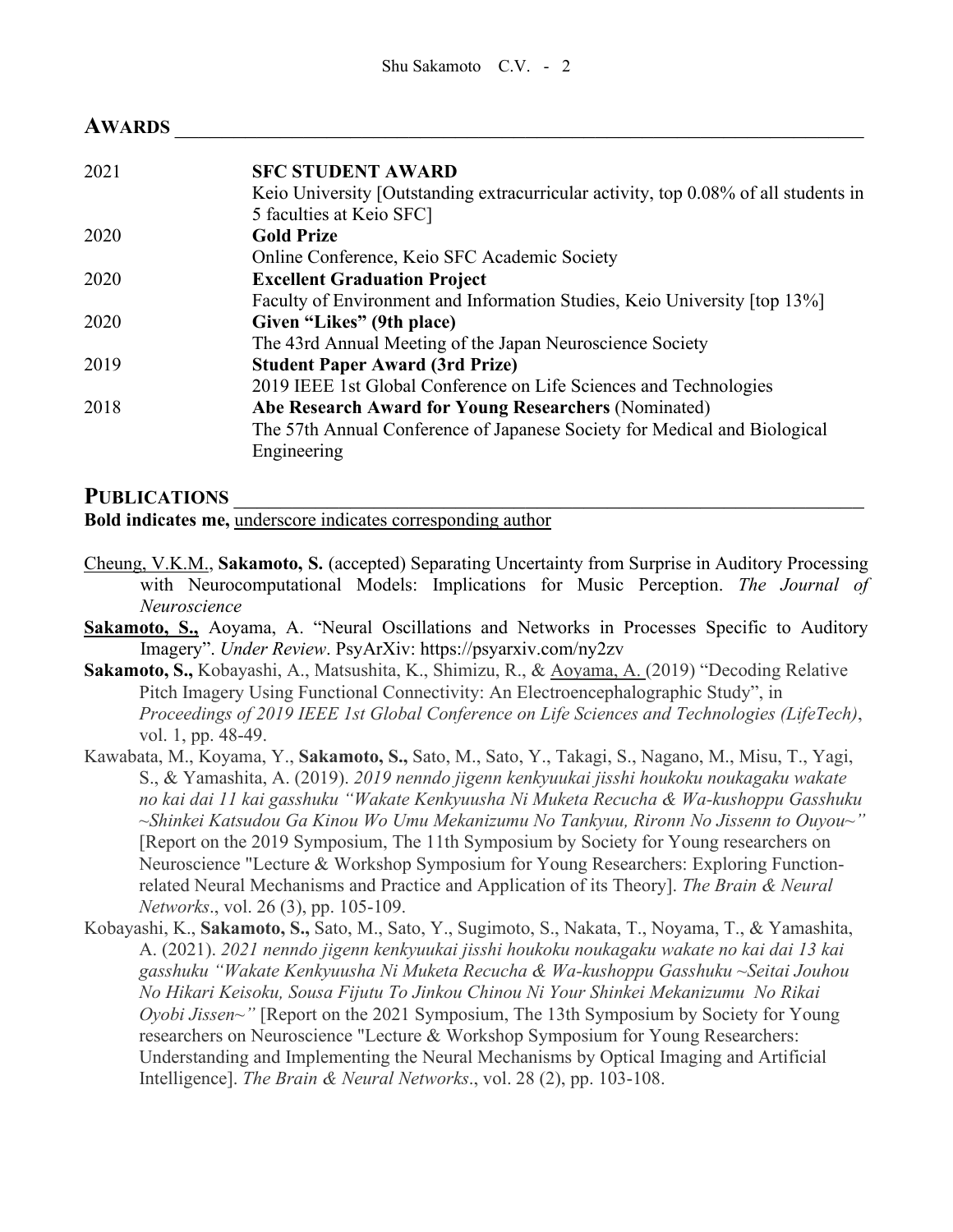## **CONFERENCE PRESENTATIONS AND OTHERS\_\_\_\_\_\_\_\_\_\_\_\_\_\_\_\_\_\_\_\_\_\_\_\_\_\_\_\_\_\_**

### *TALKS*

- **Sakamoto, S.,** Matsushita, K., Kobayashi, A., Shimizu, R., & Aoyama, A. (2021). Oscillatory activity in multiple neural processes related to auditory imagery. Talk presented at *ICMPC16-ESCOM11 (International Conference on Music Perception and Cognition, European Society for the Cognitive Sciences of Music)*. Online.
- **Sakamoto, S.** (2020). Oscillatory activity in multiple neural processes related to auditory imagery. Invited talk presented at Cognitive Developmental Robotics Lab, International Research Center for Neurointelligence, The University of Tokyo.
- **Sakamoto, S.,** Kobayashi, A., Matsushita, K., Shimizu, R., & Aoyama, A. (2020). *Choukaku Souki No Shinkei Shori Ni Kannsuru Ritsudou No Kaiseki* [Oscillatory analysis related to neural processes of auditory imagery]. Talk presented at the the 29th Workshop on Multimodal Brain Information Technology, Japanese Society for Medical and Biological Engineering. Online.
- **Sakamoto, S.** (2020). Neural Oscillations Related to Auditory Imagery and Neural Representations of Imaged Sound. Talk presented at the *Online Conference, Keio SFC Academic Society*. Online.
- **Sakamoto, S.,** Kobayashi, A., Matsushita, K., Shimizu, R., & Aoyama, A. (2019). Decoding Relative Pitch Imagery Using Functional Connectivity: An Electroencephalographic Study. Talk presented at the *2019 IEEE 1st Global Conference on Life Sciences and Technologies*. Osaka, Japan.
- Watanabe, N., **Sakamoto, S.,** & Aoyama, A. (201). *Ketsugouon ni Chakumoku Shita Waon ni Kannsuru Noujouhoushori no Kentou* [Investigating Neural Processing of Chords Focusing on Combination Tones]. Talk presented at the 21st Application of Multimodal Neural Information Symposium in Japanese Society of Medical and Biological Engineering. Yokohama, Japan

### *POSTERS*

- **Sakamoto, S.,** Matsushita, K., Kobayashi, A., Shimizu, R., & Aoyama, A. (2021). Neural Oscillation Related to Multiple Subprocesses in Auditory Imagery. Poster presented at *The 44th Annual Meeting of the Japan Neuroscience Society.* Kobe, Japan.
- **Sakamoto, S.,** Aoyama, A. and Fujii, S. (2021). Uncertainty Resolution and Anticipation of Pleasure in Chord Progression: An EEG Study. Poster presented at *Neurosciences and Music VII*. Online.
- **Sakamoto, S.,** Aoyama, A. and Fujii, S. (2020). Electroencephalographic Activity While Anticipating Uncertainty Resolution in Music. Poster presented at *The 43rd Annual Meeting of the Japan Neuroscience Society*. Online.
- **Sakamoto, S.**, Kobayashi, A., Matsushita, K., Shimizu, R. and Aoyama, A. (2019). Classification of electroencephalographic oscillations during relative pitch imagery. *Society for Neuroscience, 2019*. Chicago, IL
- **Sakamoto, S.,** Kobayashi, A., Matsushita, K., Shimizu, R., & Aoyama, A. (2019). Classification of Electroencephalogram during Pitch Imagery based on Relative Pitch Change. Poster presented at *The 58th Annual Conference of Japanese Society for Medical and Biological Engineering.*  Okinawa, Japan.
- **Sakamoto, S.,** Matsushita, K., Kobayashi, A., Shimizu, R., & Aoyama, A. (2018). Classification of EEG data during imagery of higher and lower pitched sounds. Poster presented at *The 41st Annual Meeting of the Japan Neuroscience Society.* Kobe, Japan.
- Kobayashi, A., **Sakamoto, S.,** Matsushita, K., Shimizu, R., & Aoyama, A. (2018). Classification of EEG data during imaging higher and lower pitched sounds using machine learning. Poster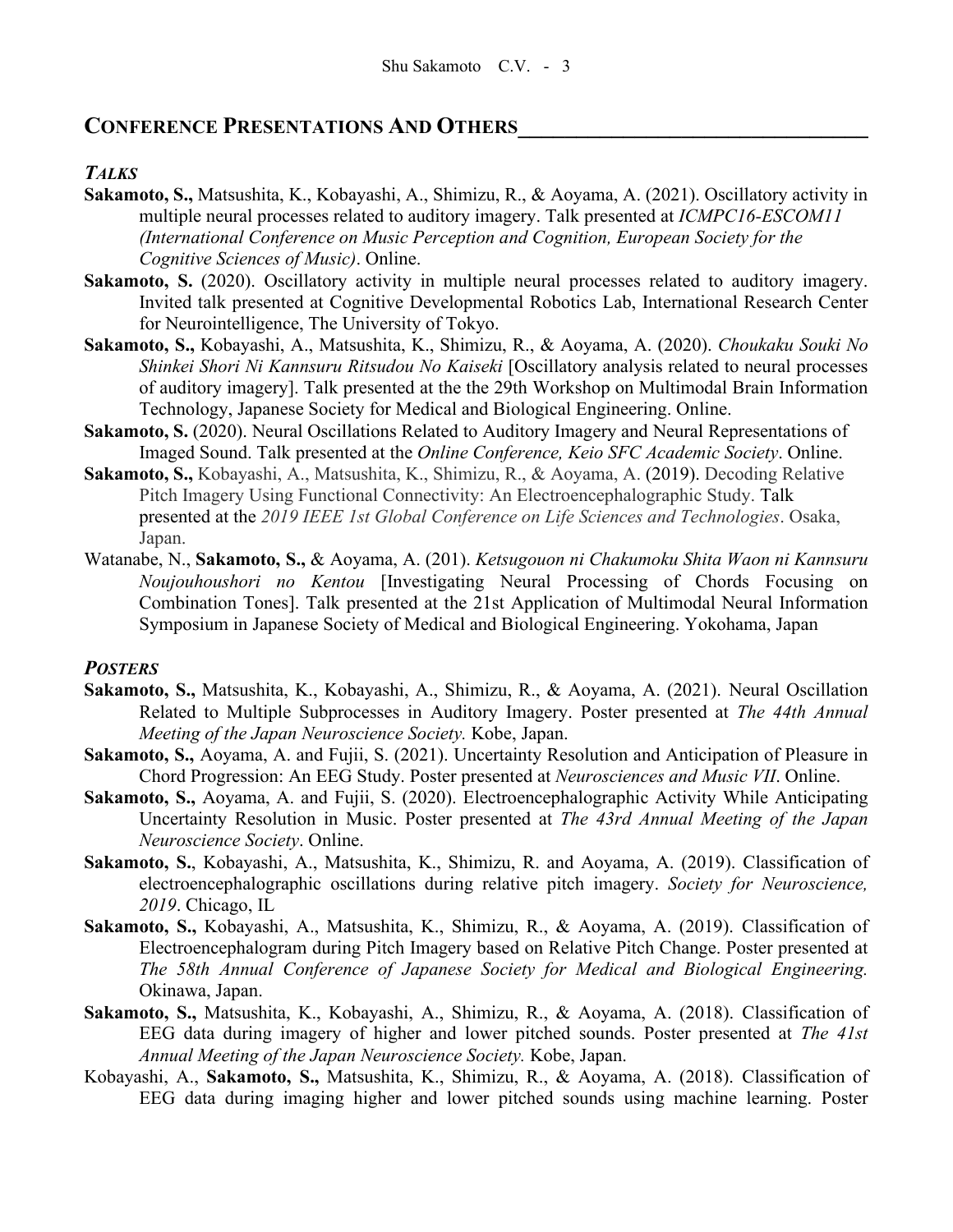Presented at *The 57th Annual Conference of Japanese Society for Medical and Biological Engineering.* Sapporo, Japan. (Presenter)

### $S$ CHOLARSHIPS

Scholar, Nakajima Foundation. 2022- [<10% acceptance rate; partial tuition and living expenses] GAO Scholar, Keio University. 2020-2022 [top 1.5%; full tuition for master's course]

### **GRANTS** \_\_\_\_\_\_\_\_\_\_\_\_\_\_\_\_\_\_\_\_\_\_\_\_\_\_\_\_\_\_\_\_\_\_\_\_\_\_\_\_\_\_\_\_\_\_\_\_\_\_\_\_\_\_\_\_\_\_\_\_

### **Total: 2344,300 JPY, roughly 20,500 USD / 15,500 GBP / 26,500 CAD**

#### *AS A PERSONAL RESEARCHER*

Total: 894,300 JPY

- Taikichiro Mori Memorial Research Grants. "*Ongaku Choushu no Kitai ni Kansuru Shinkei Ritsudou to Sono Jikan Hendou* [Neural oscillations and temporal dynamics related to expectation during musical listening]". 210,000 JPY. 2021.
- Keio SFC Eccentric Research Program. "*Kandou suru Ongaku no Himitsu: 'muzu-muzu kan' no kaiketsuni kannsuru nouha seibunn* [The secret of pleasurable music: neural components related to the resolution of 'tingle']". 150,000 JPY. 2021.
- Yamagishi Student Project Support Program. "*Soukion no Picchi ni tokuiteki na Shinkei Katsudou no Doutei oyobi Tokutei* [Specification of neural activity related to pitch of imaged sound]". 150,000 JPY. 2020.
- Incentive to Study and Conduct Research Through SFC Education Promotion Foundation. "*Soukion no Soutaiteki Picchi Henka ni Tokuiteki na Shinkei Ritsudou no Doutei to Sono Shikibetu* [Identification and classification of neural oscillations specific to relative pitch change of imaged sound]" 210,000 JPY. 2019.
- Incentive to Study and Conduct Research Through SFC Education Promotion Foundation. "*Seiri Shihyou, Noukinou Keisoku wo Mochiita Ongaku no Raudonesu to Namidakann no Kankei no Kaimei* [Revealing the relationship between musical loudness and feeling of tears using psychophysiological measures and neural measurement]". 160,000 JPY. 2018.
- Keio SFC Academic Society. "*Dai 57 kai Nihon Seitai Ikou Gakkai Taikai ni Okeru 'Kikai Gakushuu wo Mochiita Kouonn, Teionn Soukiji no Nouha Deta no Bunrui' no Kenkyuu Happyo* [Presentation of 'Classification of EEG data during high- and low-pitch imagery using machine learning' at the 57th Annual Conference of Japanese Society of Medical and Biological Engineering]*'*" 14,300 JPY. 2018.

# *AS THE PRESIDENT / STAFF OF SOCIETY FOR YOUNG RESEARCHERS IN NEUROSCIENCE*

Total: 1450,000 JPY

- Junior Symposium Grant, Japanese Neural Network Society. "*Wakate Kenkyuusha Ni Muketa Recucha & Wa-kushoppu Gasshuku ~Seitai Jouhou No Hikari Keisoku, Sousa Fijutu To Jinkou Chinou Ni Your Shinkei Mekanizumu No Rikai Oyobi Jissen~* [Lecture & Workshop Symposium for Young Researchers: Understanding and Implementing the Neural Mechanisms by Optical Imaging and Artificial Intelligence]" 250, 000 JPY. 2021.
- Junior Symposium Grant, Japanese Neural Network Society. "*Wakate Kenkyuusha Ni Muketa Recucha & Wa-kushoppu Gasshuku ~Jikkenn to Rironn ni your Gakushuu no Mekanizumu no Tansaku oyobi Tabunnya tono Kyoudou Kenkyuu no Keikaku Enshuu~* [Lecture & Workshop Symposium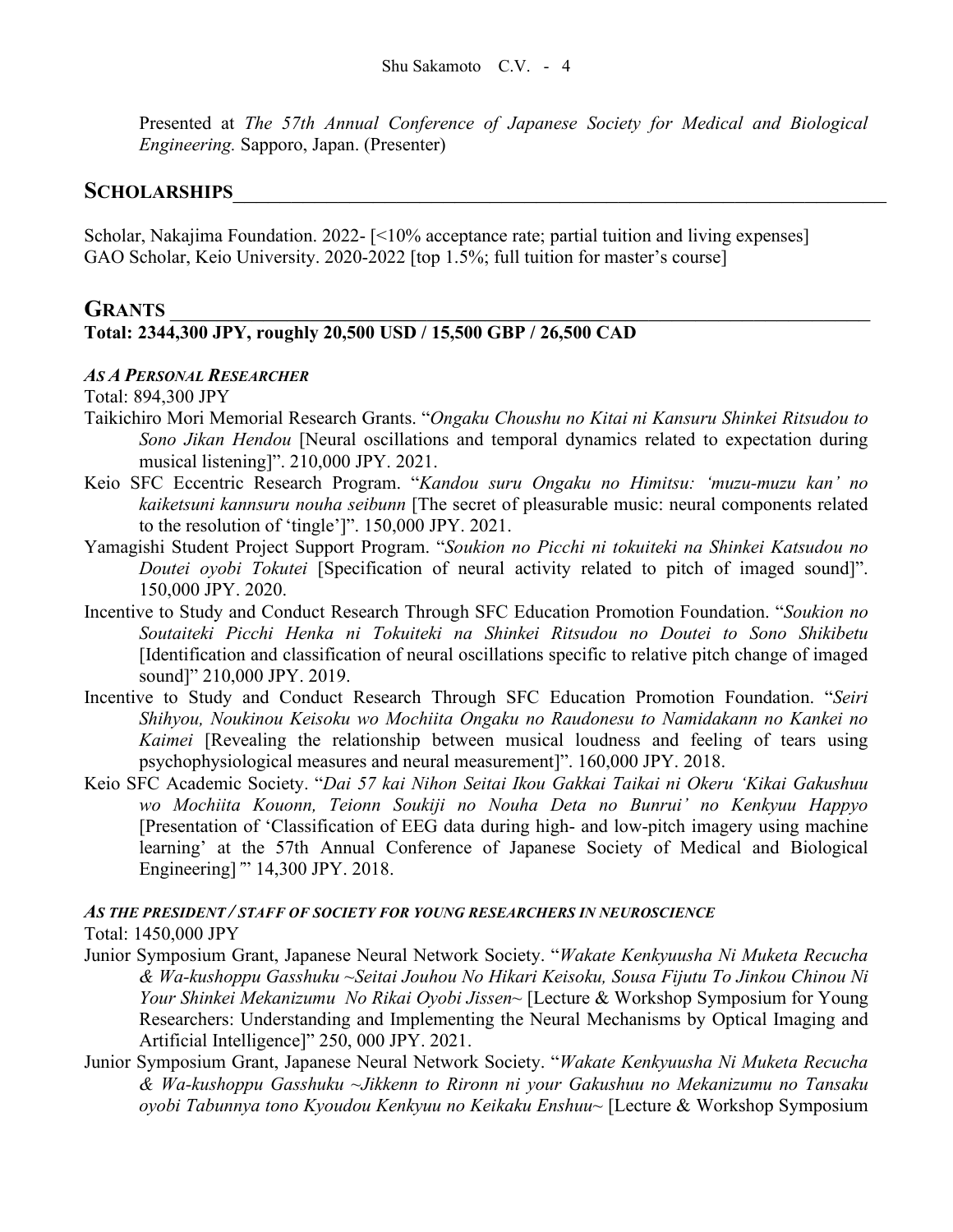for Young Researchers: Exploring the Neural Mechanisms of Learning through Experiments and Theory, Workshop of Collaboration Research Planning]" 200, 000 JPY. 2020.

- Junior Symposium Grant, Japanese Neural Network Society. "*Wakate Kenkyuusha Ni Muketa Recucha & Wa-kushoppu Gasshuku ~Shinkei Katsudou Ga Kinou Wo Umu Mekanizumu No Tankyuu, Rironn No Jissenn to Ouyou~* [Lecture & Workshop Symposium for Young Researchers: Exploring Function-related Neural Mechanisms and Practice and Application of its Theory]" 200, 000 JPY. 2019.
- Symposium Grants, Kato Memorial Bioscience Foundation. "*Dai 14 kai Nou Kagaku Wakate No Kai Gasshuku* [14th Workshop Camp of Society for Young Researchers in Neuroscience]". 300,000 JPY. 2021.
- Symposium Grants, Kato Memorial Bioscience Foundation. "*Dai 13 kai Nou Kagaku Wakate No Kai Gasshuku* [13rd Workshop Camp of Society for Young Researchers in Neuroscience]". 200,000 JPY. 2020.
- Symposium Grants, Kato Memorial Bioscience Foundation. "*Dai 12 kai Nou Kagaku Wakate No Kai Gasshuku* [12nd Workshop Camp of Society for Young Researchers in Neuroscience]". 300,000 JPY. 2019.

# **TEACHING EXPERIENCE \_\_\_\_\_\_\_\_\_\_\_\_\_\_\_\_\_\_\_\_\_\_\_\_\_\_\_\_\_\_\_\_\_\_\_\_\_\_\_\_\_\_\_\_\_\_**

#### *INSTRUCTOR OF RECORD*

| 2017.07 – 2020.02 | <b>Private Tutor of High School Math</b>                    |
|-------------------|-------------------------------------------------------------|
| 2018.02 – 2020.02 | <b>Private Tutor of Junior High School Math and Physics</b> |
| 2019.10 – 2020.01 | <b>Private Tutor of College Math</b>                        |
| 2020.02 – 2020.06 | <b>Private Tutor of Junior High School Math and Physics</b> |

#### *TEACHING ASSISTANTSHIPS*

| $2020.09 - 2021.02$ | <b>Evolution of Music, Keio University (Patrick E. Savage, Ph.D.)</b> |
|---------------------|-----------------------------------------------------------------------|
| $2020.09 - 2021.02$ | History of Music, Keio University (Patrick E. Savage, Ph.D.)          |
| $2018.04 - 2021.07$ | Calculus, Keio University (Atushi Aoyama, Ph.D.)                      |
| $2021.04 - 2021.07$ | Neural Information Science, Keio University (Atsushi Aoyama, Ph.D.)   |
| $2019.09 - 2020.02$ | Neural Information Science, Keio University (Atsushi Aoyama, Ph.D.)   |
| $2020.04 - 2020.07$ | Music and Brain, Keio University (Shinya Fujii, Ph.D.)                |
| $2020.04 - 2020.07$ | Knowledge Processing and Discovery, Keio University (Yasushi Kiyoki,  |
|                     | Ph.D. and Atsushi Aoyama, Ph.D.)                                      |
| $2020.04 - 2020.07$ | Sing, Keio Unievrsity (Yoichi Kitayama)                               |

#### **SKIILS \_\_\_\_\_\_\_\_\_\_\_\_\_\_\_\_\_\_\_\_\_\_\_\_\_\_\_\_\_\_\_\_\_\_\_\_\_\_\_\_\_\_\_\_\_\_\_\_\_\_\_\_\_\_\_\_\_\_\_\_\_**

| <b>LANGUAGE</b><br><b>Japanese</b><br>English | Native<br>Fluent.<br>TOEFL iBT 111. TOEIC 990, EIKEN Grade1. Graduated from Phillips Academy,<br>a boarding school in Massachusetts. |
|-----------------------------------------------|--------------------------------------------------------------------------------------------------------------------------------------|
| <b>PROGRAMMING</b><br>Proficient              | Matlab, Python, Git, LaTeX, UNIX                                                                                                     |